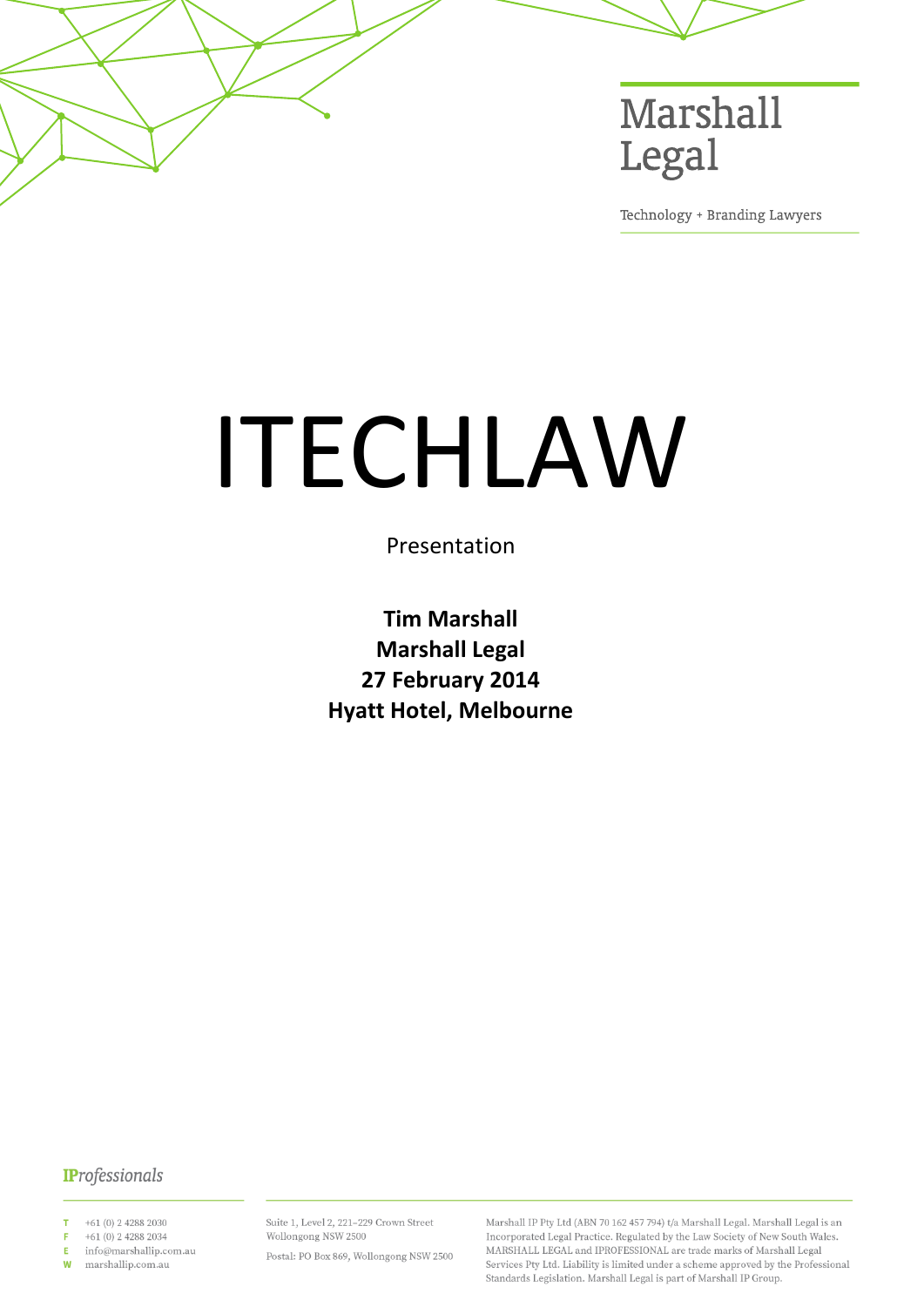# <span id="page-1-0"></span>**Biography**

Tim Marshall is the founder and director of Marshall Legal [\(www.marshall-legal.com.au\)](http://www.marshall-legal.com.au/). Marshall Legal acts for a variety of clients in relation to a broad range of commercial, intellectual property and information technology matters. Its principal client is SAI Global Limited, for which Marshall Legal has carriage of the protection of SAI Global Limited's brands, including its certification trade marks, and provides commercial, IT legal and intellectual property advice in relation to SAI Global's licensing and transactions in relation to its software and "software as a service" products.

Tim's career began at the patent and trade mark attorneys, Spruson & Ferguson, and then progressed to Freehills. He then moved to London in 1999, where he worked in the information technology/intellectual property department of Clifford Chance during the UK's "Dot Com Boom" where he acted for multinational corporations in relation to numerous "IP heavy" corporate transactions. After a stint at Herbert Smith in London he then established his own London based IP/IT law practice until returning to Australia in 2011 whereupon Marshall Legal was founded.

In its short history, Marshall Legal has become the leading and premier IP/IT firm in the Illawarra region of Australia (100km south of Sydney) and has developed close links and associations with the University of Wollongong's Start-Up Incubator programs, iAccelerate and StartPad.

Tim's recent work with and for SAI Global has involved the negotiation of a number of technology agreements with international companies including international companies located in Southeast Asia. As such, issues of enforcement across boarders have become major issues for SAI Global in the negotiation and risk-management strategies in relation to those agreements.

Tim is currently studying for a Masters in Intellectual Property Law at the University of Technology, Sydney. He has a first class honors degree in Molecular Biology and an LLB from Sydney University. He is admitted to practice as a solicitor in England and Wales and New South Wales, Australia.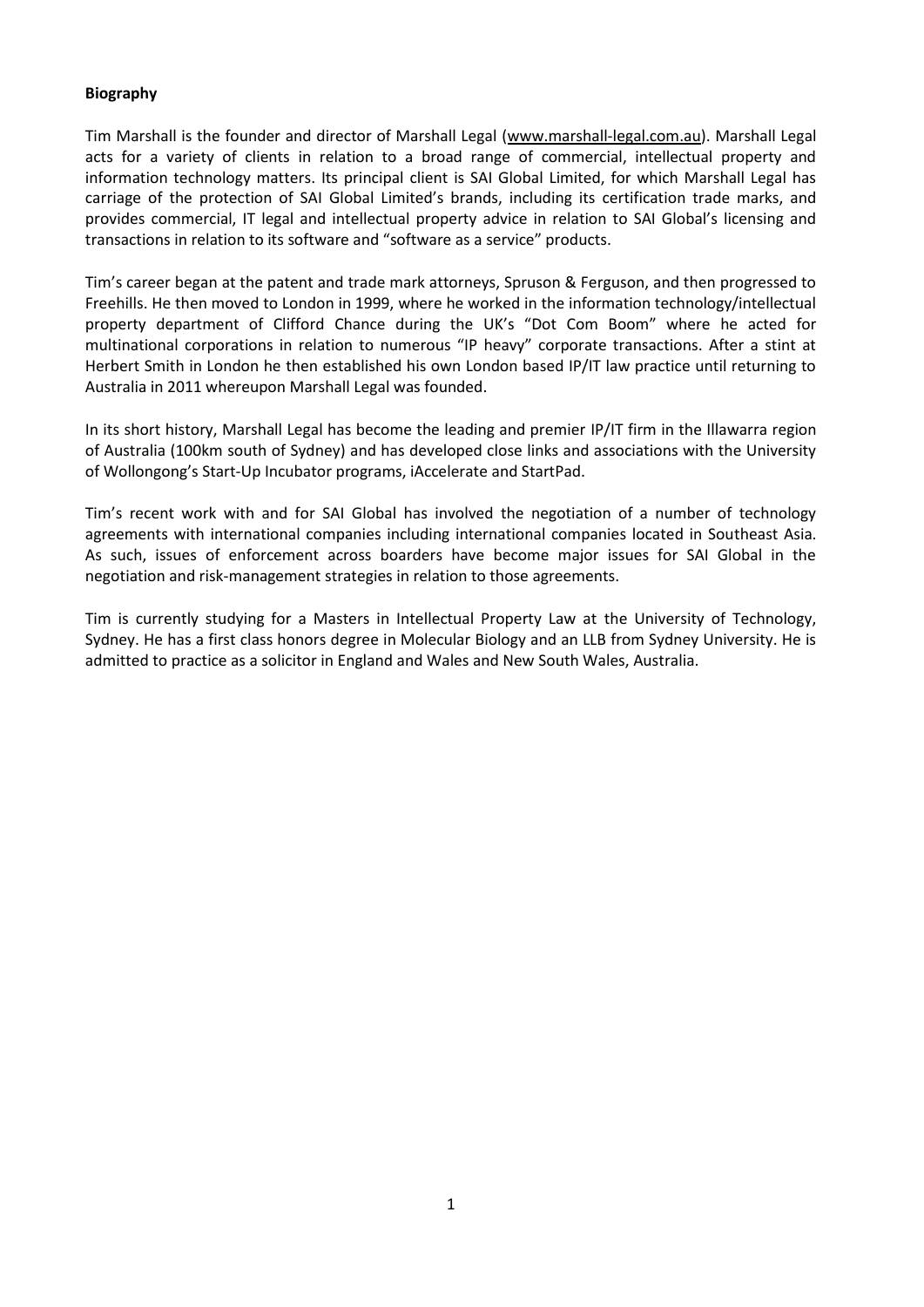# **Table of Contents**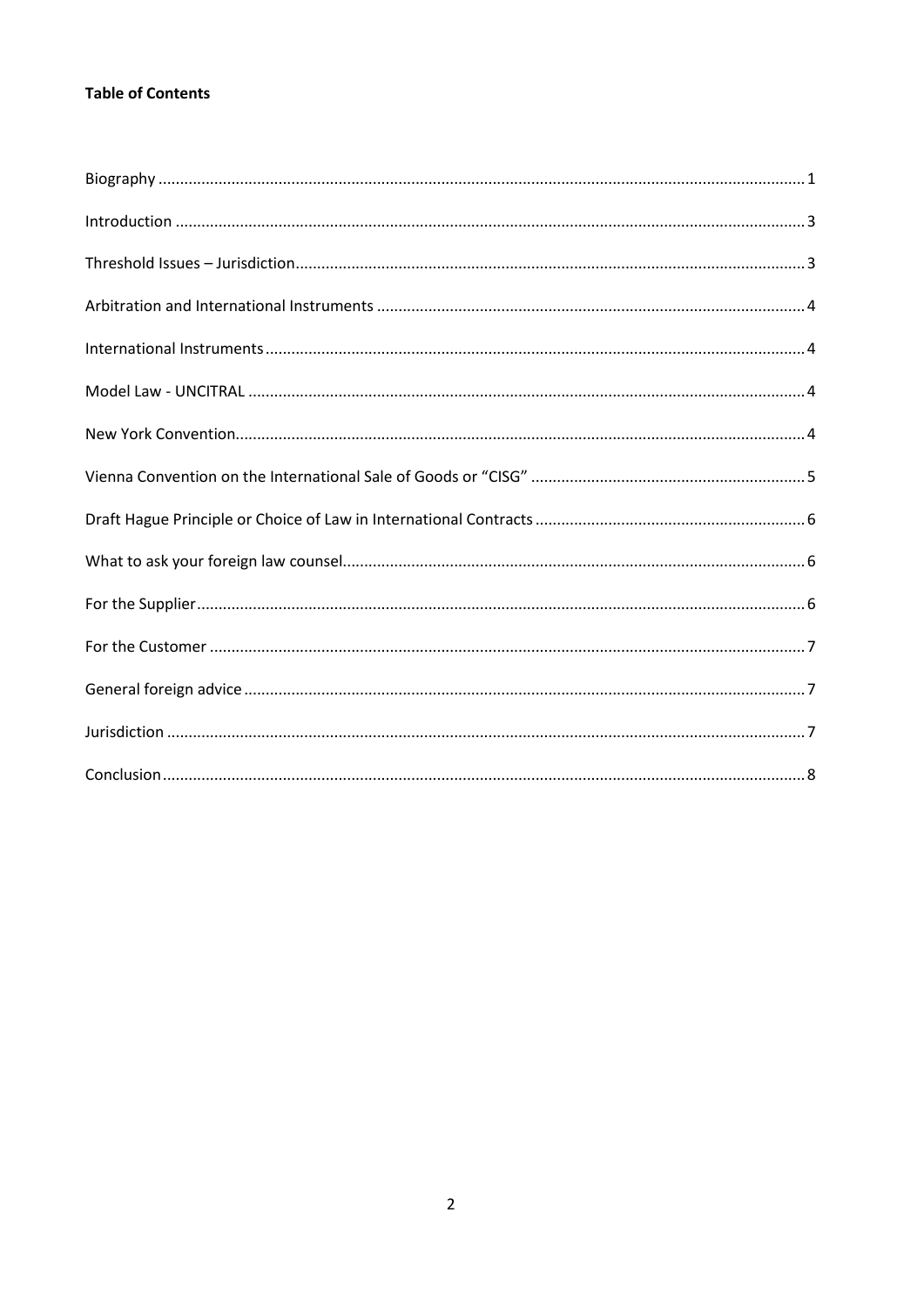#### <span id="page-3-0"></span>**Introduction**

How often is it that parties to the negotiation of a cross boarder technology contract go to great lengths making it internally consistent and encapsulating the commercial terms of the parties to arrive at the last clause of the document (usually) – Choice of Law and Jurisdiction. Each party reaches out for the comfort and familiarity of the law of their "home" country or state and deadlock results. As a compromise, the parties agree a "neutral" country or state; one that has no connection to either party. The rationale appears to be that neither party will be more or less advantaged or disadvantaged by choice of a "neutral" country or state. Bearing in mind the parties have spent considerable time (not to mention cost) finely balancing the risk in the substantive provisions of the agreement, negotiating obligations, exclusions of liability and limits of liability only to agree to stare into the abyss of the unknown - a system of law with which neither is familiar. The assumption is that the risk in terms of the effect of the choice of law is equal for both parties. But how can this be. It is a clear fiction. If you do not know what the law of the neutral jurisdiction is how can the parties assess whether or not the risk is equal. The obligations of the parties in an agreement are necessarily very different. For example, one may have the obligation to pay and the other to perform/provide goods or services. The law of the neutral jurisdiction may favour, the customer over the supplier or vice versa. The ostensible "equal" and "neutral" choice is far from either.

For the lawyers in such cross boarder negotiations, it is necessary to disclaim their advice and drafting thus: "The advice that we have provided in relation to this agreement is that which we would have given were the Agreement governed by the laws of home jurisdiction". We are, after all, licensed to practice only within the laws of our own jurisdiction and not that of any other jurisdiction. So, now the client is also without any redress in terms of the lawyers Professional Indemnity insurance - your PI policy will not underwrite advice given by you in relation to, for example, a Swedish law agreement. Sweden is often chosen as such a "neutral" jurisdiction.

We (the lawyers) are now put in the position of trying to persuade our clients of the need to spend yet more money on more lawyers and legal advice. In all likelihood, seeking foreign law advice is likely to kick off another round of negotiations between the parties' foreign counsels.

In this paper we discuss some practical difficulties with choice of law clauses, review at a high level (due to time constraints) some of the International instruments relevant to the choice of law in international commercial agreements and provide a list of those clauses in relation to which specific foreign law advice should be sought.

## <span id="page-3-1"></span>**Threshold Issues – Jurisdiction**

The threshold question in relation to the enforcement or interpretation of any international agreement is the jurisdiction of the court. This comes before considerations about which law will govern the interpretation of the contract.

Irrespective of what the parties have agreed as to the jurisdiction, the parties may commence proceedings anywhere they choose.

Often parties will try to limit the jurisdiction that they may use in resolution of disputes by stating that a particular country's courts or a particular city's courts are to have exclusive jurisdiction over the interpretation of the agreement, but it will be a question for the law of the country in which the proceedings were commenced as to whether the express agreement of the parties as to jurisdiction will effect a dismissal or stay of proceedings.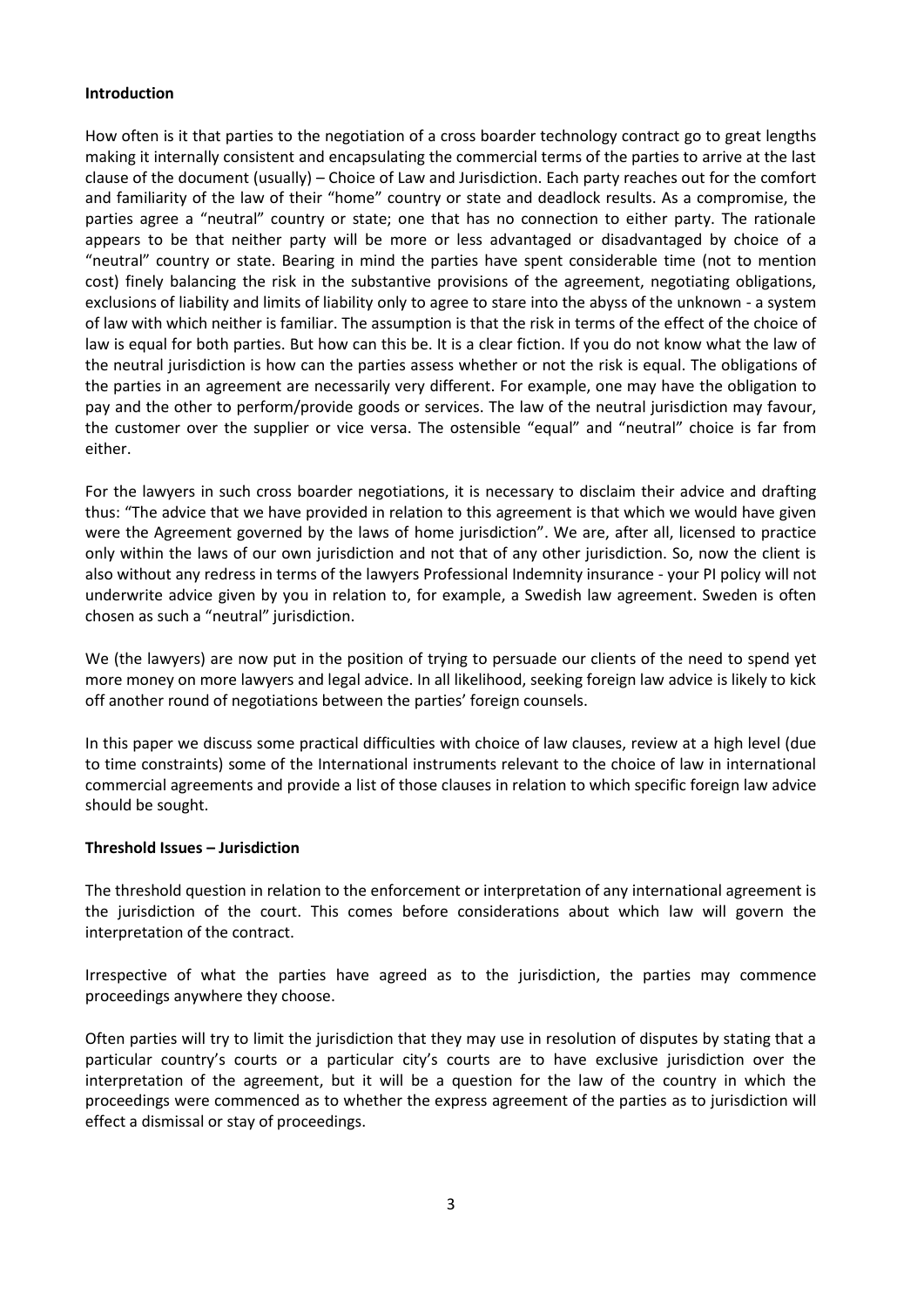However, if there is no exclusive jurisdiction clause, it is likely that a court will hear the matter and apply its own rules (*lex fori*) to determine if it has jurisdiction or dismiss or stay the action on application by the defendant.

The choice of law clause and whether that will be effective/enforceable will, generally speaking, be a procedural question to be answered/dealt with in accordance with the law of jurisdiction (*lex fori*) in which the proceedings have been commenced. You cannot assume that the court (where ever it is) will respect the choice of law of the parties and it may chose to apply another law according to its rules, such as the *lex loci contractus* – (where the contract was made), the proper law of the contract, the *lex loci solutions* (where the contract is to be performed), or the *lex domicili*. You cannot therefore be entirely certain which country's law will govern the contract as this will be governed by the rules relating to choice of law clause of the *lex fori*.

However, whilst forum shopping does occur, the likelihood is that a party to an International agreement will either commence enforcement proceedings within its home jurisdiction, or another jurisdiction related to the contract or the other party; so, practically speaking, you can seek to narrow down the likely *lex fori* to a couple of likely jurisdictions.

# <span id="page-4-0"></span>**Arbitration and International Instruments**

One way to limit this uncertainty is for the parties to agree to resolve any and all disputes through alternative dispute resolution methods. Many technology contracts contain arbitration clauses that oblige parties to an escalating cascade of ADR – negotiation – escalation to senior management mediation – arbitration. Such clauses are generally viewed as a separate agreement to the agreement in which they are contained. The result is that they survive termination of the agreement so as to resolve disputes relating to termination or wrongful termination.

## <span id="page-4-1"></span>**International Instruments**

Not surprisingly, there may be "arbitration-unfriendly" jurisdictions that may not respect the parties' choice of arbitration. Accordingly, the enforceability of arbitration clauses should also be confirmed with foreign counsel in the jurisdictions in which the parties are most likely to commence action.

## <span id="page-4-2"></span>**Model Law - UNCITRAL**

In arbitration clauses, it is important for the parties to agree the rules governing the arbitration. The Model Law under UNCITRAL is a common choice, and good choice in so far as the choice of law is concerned.

If selected, the UNCITRAL Model Law rules will govern the procedural aspects of the arbitration. They will not determine the interpretation of the agreement being arbitrated – that will be the law chosen by the parties in the choice of law clause in the agreement. Article 35 of UNCITRAL Model Law provides that "the tribunal shall apply the rules of law designated by the parties as applicable to the substance of the dispute". Therefore, if the Model Law under UNCITRAL is agreed as the rules of arbitration, then the parties can have a high level of comfort that their choice of law will be respected and/or enforced.

## <span id="page-4-3"></span>**New York Convention**

 $\overline{a}$ 

Backing the awards made under arbitration is the New York Convention 1958. It obliges the contracting states to recognise submission of the parties in an International agreement to arbitrate any differences which may arise from a defined legal relationship, including a contract.<sup>1</sup> The term "agreement" in this

<sup>1</sup> Article II (1) *New York Convention 1958*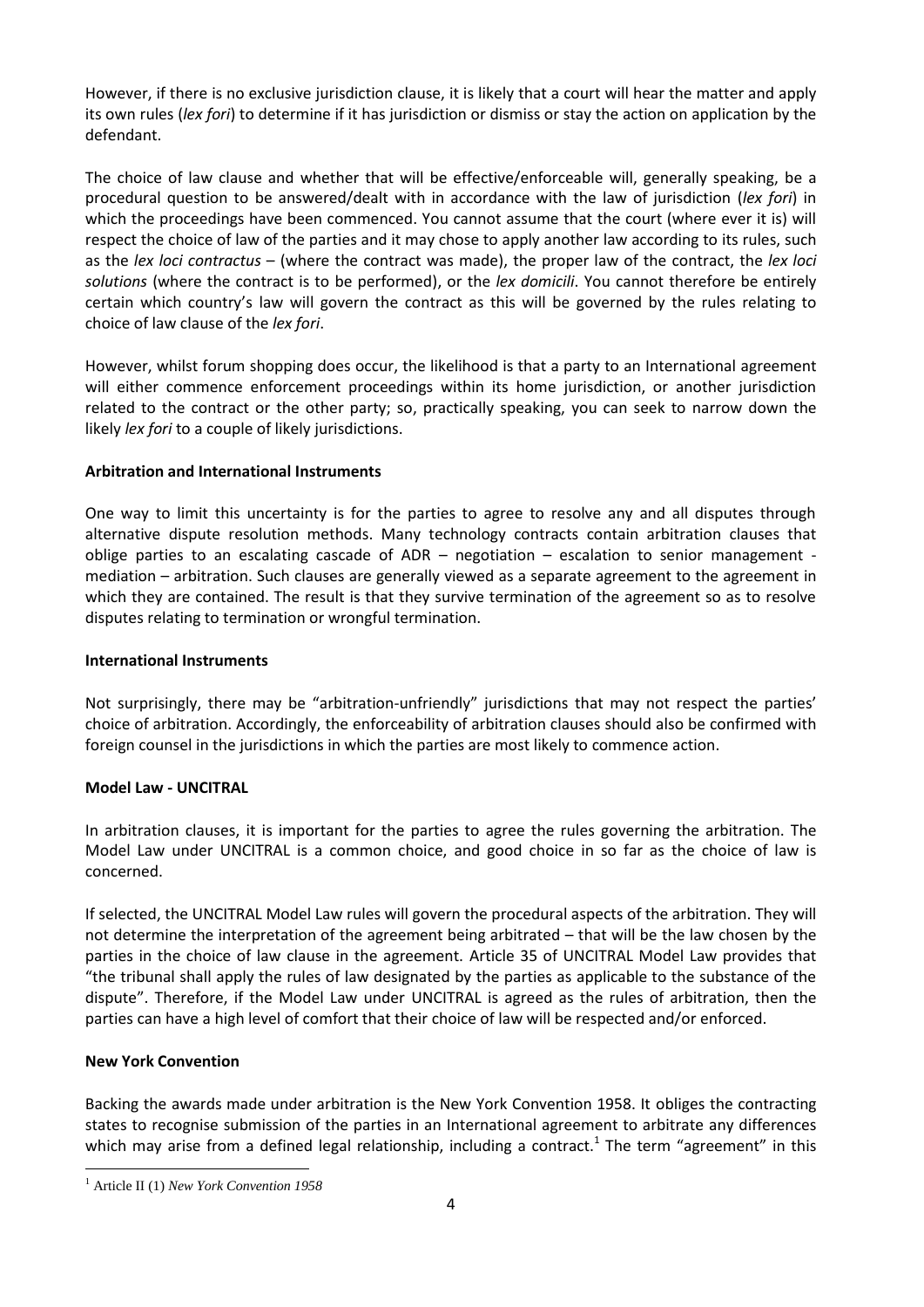context is defined as an "arbitral clause in a contract...signed by the parties.<sup>2</sup> Article II(3) obliges the courts of a contracting state to, "at the request of one of the parties, refer the parties to arbitration,".<sup>3</sup>

The New York Convention and the signatory countries thus provides parties with reassurance that the parties' choice of arbitration as the final and binding dispute resolution will be respected by the courts of the Convention signatory states. If the UNCITRAL Model Law is chosen, then the parties' choice of law will also be respected and enforced.

However, in terms of enforcement and recognition of awards made under arbitration in a contracting state, signatories to the New York Convention may limit their recognition and enforcement to arbitral awards made only in the territories of other contracting states (the "reciprocity limitation"). Therefore, if you are arbitrating in a non-New York Convention country hoping to enforce the resulting award in a New York Convention country, you will need to check if the New York Convention country that you are seeking to enforce the judgment in has claimed the reciprocity limitation.

In terms of APAC, Australia applied the Convention without exception, as did Cambodia, Myanmar, Thailand, Laos, Sweden and Switzerland. The latter two are included as they are often chosen as "neutral" choices of law and jurisdiction. China, India, Indonesia, Malaysia, The Philippines, Singapore, Viet Nam and New Zealand all claim the reciprocal limitation. China, Indonesia, India, Malaysia, The Philippines and Viet Nam also limit the application of the Convention to arbitral awards that are commercial in nature according to the law of those countries.

Therefore, if the states in which a party is likely to commence proceedings are all parties to the New York Convention, then the issue of jurisdiction would appear to be resolved and the arbitration agreement enforceable under Article II(2). Of the 193 members of the United Nations, 149 are a party to the New York Convention.

## <span id="page-5-0"></span>**Vienna Convention on the International Sale of Goods or "CISG"**

A further choice of law issue that may be relevant in technology agreements is the Vienna Convention on the International Sale of Goods or "CISG". Clearly, if the technology agreement relates to the sale of products embodying the software, then the CISG would apply, although whether it applies to "software only" products is not clear and there are differing views.

The effect of the CISG is to apply its terms to various aspects of contracts for sale of goods between parties whose places of business are in different contracting states,<sup>4</sup> thereby supplanting those of the law of the contract chosen by the parties in relation to the issues covered by the CISG. Furthermore, if conflict of law rules of a jurisdiction lead to the application of the laws of a contracting state, then the CISG will also apply, even if the parties are not contracting between the contracting states.<sup>5</sup> The CISG governs the formation of the contract of sale and the rights and obligations of the seller and buyer, but is not concerned with the validity of the contract or the effect that the contract may have on the property in the goods.<sup>6</sup> The operation of the CISG may however be excluded or varied by the parties.<sup>7</sup>

Its adoption in APAC has been moderate. Australia, New Zealand, Japan, China, Korea and Singapore are all signatories; but other regional majors such as Indonesia, Thailand and Malaysia are not. However be mindful of the "long-arm" nature of Article I(b). Notably absent from the CISG is the UK, but the United States is a party. It is reported that Viet Nam is considering signing the CISG as well.

 $\overline{a}$ <sup>2</sup> Article II (2) *New York Convention 1958*

<sup>3</sup> Article II (3) *New York Convention 1958*

<sup>4</sup> CISG, Article 1 and Article 1(a).

 $<sup>5</sup>$  CISG, Article 1(b).</sup>

<sup>6</sup> CISG, Article 4.

 $<sup>7</sup>$  CISG. Article 6.</sup>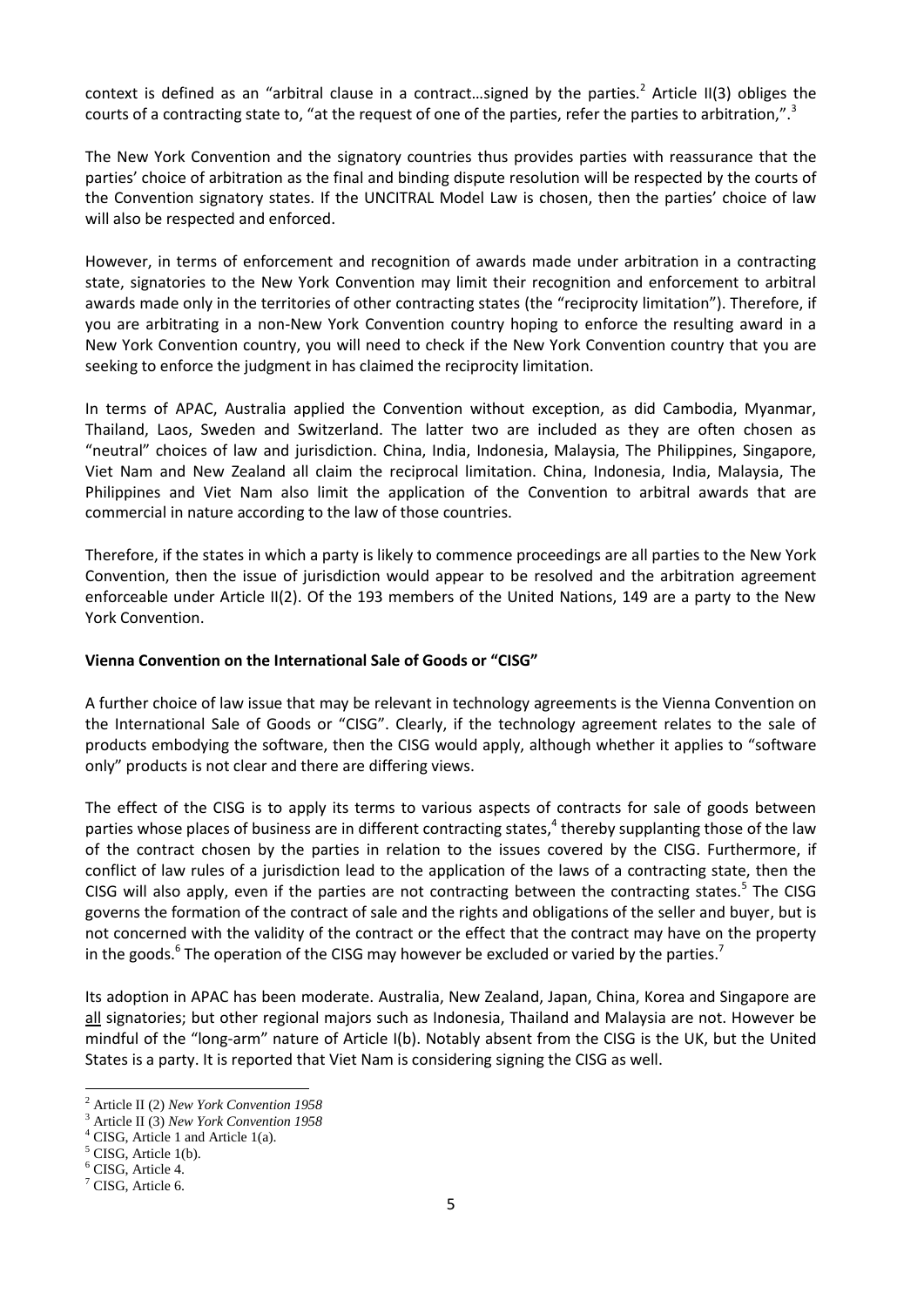## <span id="page-6-0"></span>**Draft Hague Principle or Choice of Law in International Contracts**

In addition to the international instruments discussed above the Hague Conference on Private International Law is also working on the "Draft Hague Principles on Choice of Law in International Contracts". This is a non-binding instrument, the aim of which is to "assist legal practitioners in drafting choice of law clauses, judges and arbitrators in resolving choice of law issues, and legislators in modernising or complementing their domestic law".<sup>8</sup>

The "Principles" comprise only 12 Articles and affirm the principle of party autonomy with limited exceptions.<sup>9</sup>

The exceptions provide that the Principles shall not prevent a court from applying overriding mandatory provisions of the law of the forum, which apply irrespective of the law chosen by the parties.<sup>10</sup> They do not apply to consumer contracts or employment contracts, $11$  or matters relating to choice of jurisdiction and arbitration.<sup>12</sup>

#### <span id="page-6-1"></span>**What to ask your foreign law counsel**

If the agreement is to be interpreted by anything other than your "home" law, you will need to seek foreign law advice. Because the obligations of the customer and supplier are very different, the foreign advice required will differ depending on whether you are representing the customer or the supplier.

#### <span id="page-6-2"></span>**For the Supplier**

If acting for the supplier, your primary interests are that your client gets paid for completing the work, and that the limitation of liability clauses are effective.

Failure of a customer to pay is likely to be a fundamental term of the contract throughout the world and likely to be actionable under most systems of law. Enforceability and choice of law is therefore unlikely to be such a crucial issue in relation to payment objections. However, what may be more relevant in terms of enforcing payment is the jurisdiction in which the proceedings are commenced and pursued. Clearly, the jurisdiction in which the customer has significant assets is to be preferred. In addition if the state in which the customer has its assets is not a New York Convention country then further investigation into the enforceability of foreign judgments in that country may be necessary.

Exclusion clauses and limitation of liability clauses are, unlike payment clauses, likely to differ under the laws of different countries and different drafting may be required depending on the law of the jurisdiction chosen. Clearly, you want to be sure that:

- (a) exclusions of liability (blanket or otherwise);
- (b) exclusion of indirect, consequential or special damages; and
- (c) limitations of total aggregate liability,

will not be ruled invalid, result in severance of such clauses from the agreement leading to unlimited or increased exposure to liability, or worse, that such clauses void the contract entirely.

 $\overline{a}$ 

<sup>8</sup> Draft commentary on the Draft Hague Principles on Choices of Law in International Contracts; Number 2013, p4, Hague Conference on Private International Law.

 $9$  Draft Hague Principles, Art 2(1).

 $10$  Draft Hague Principles, Art 11(1).

 $11$  Draft Hague Principles, Art 1(1).

<sup>&</sup>lt;sup>12</sup> Draft Hague Principles, Art  $1(5)(a)$ .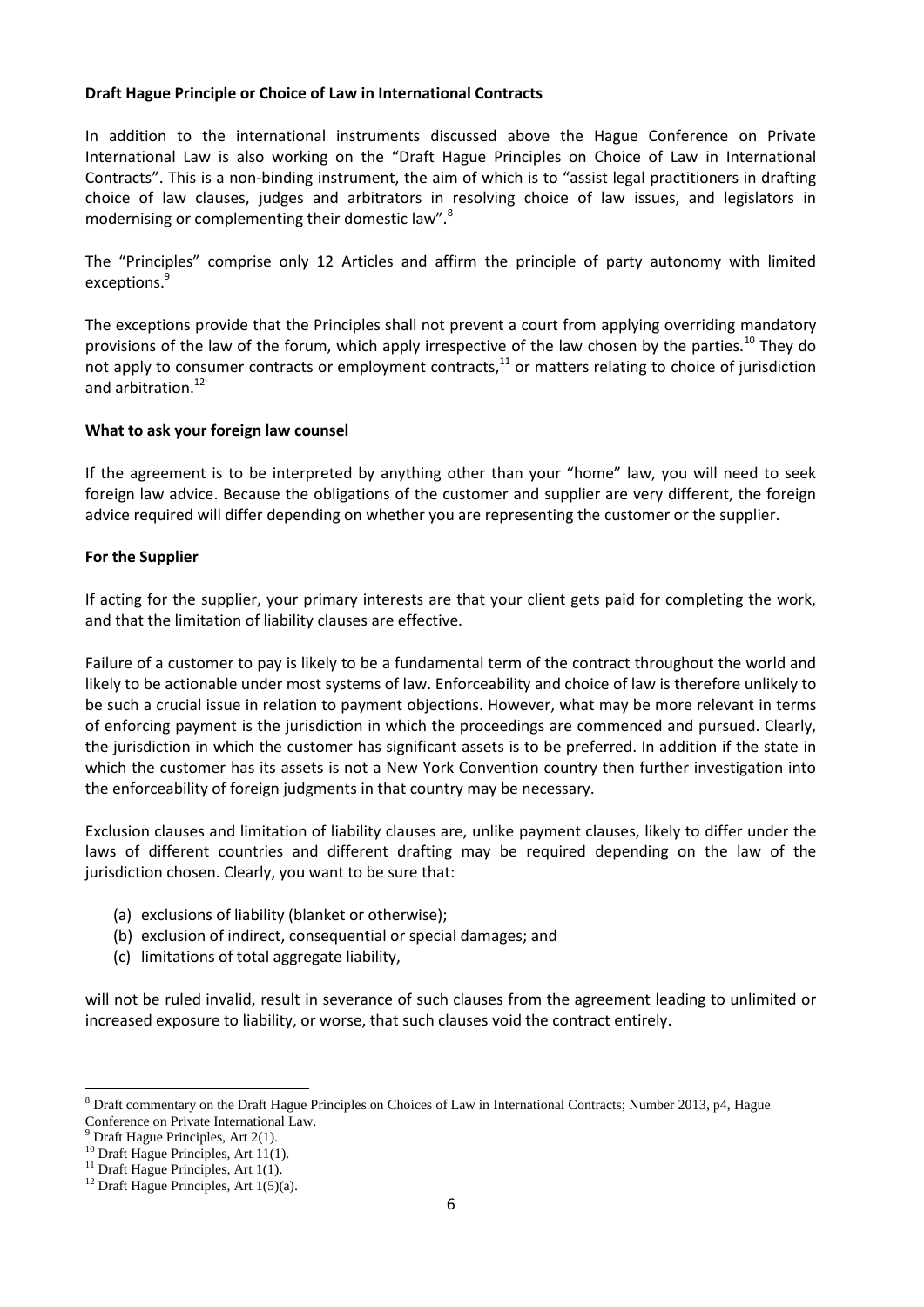#### <span id="page-7-0"></span>**For the Customer**

If acting for the customer, you will be focused on timely progress and completion of the project, conformance with the promised specification, IP indemnities and data storage/security. Such matters are more difficult to adjudicate, compared with the main concerns of the supplier, as set out above. Also, the customer may require a wider variety of remedies, such as specific performance, as well as compensatory damages. In Australia, the former is an equitable remedy and comes with all the additional requirements of such remedies as embodied in various equitable maxims – clean hands, balance of convenience, damages not a suitable remedy, etc.

Failure of a supplier to meet deadlines and delivery dates may not give rise to significant damages under the law chosen, or a right to terminate, and alternative methods of redress such as liquidated damages may or may not be enforceable under the law chosen or require careful drafting in order to be effectively actionable under the chosen law.

Indemnities and hold harmless clauses are also matters of law that are likely to differ from jurisdiction to jurisdiction. For example, there are differences in jurisdiction as to whether the indemnified must mitigate its loss under an indemnity clause or not.

As more and more software becomes cloud based, the supplier, rather than the customer, becomes responsible for the collection, storage and security of the data processed by the software. This raises very difficult jurisdictional and often multi-party questions. For example, a customer may need to comply with data privacy/protection provisions of a particular country/region. Often these provisions prevent export of data for processing to other countries or countries with less stringent data protection laws, or require data be processed in accordance with the laws of the jurisdiction from where it has been obtained. Provisions in the technology agreement may seek to impose obligations on the supplier to comply with all relevant data privacy/protection laws. This then becomes a contractual obligation on the supplier to comply with the data privacy/protection laws of a jurisdiction that are not the same as those of the law chosen to govern the contract or the "home" law of the supplier.

## <span id="page-7-1"></span>**General foreign advice**

In addition to the specific clauses referred to above, you may need clarity on more general issues. These include understanding the type of breach that will lead to a right to terminate. Is it any breach, breach of a condition only or serious breach of an intermediate term, or some other formulation? What are the underlying concepts relating to the remedies available under the chosen law? Is it like Australia where the overarching principle is to put the plaintiff in the position that it expected to be in had the contract been performed.

In addition, your foreign counsel will need to advise on whether any of the terms of the agreement contain any vitiating factors such as anti-trust/competition provisions that may void the agreement *ab initio*, rendering it unenforceable.

## <span id="page-7-2"></span>**Jurisdiction**

As foreshadowed above, even if the parties have agreed on a particular law to govern the contract, the laws of the jurisdiction in which the proceedings are commenced could overturn the parties' choice. Recall that generally speaking, choice of law is not a substantive issue, to be governed by the law chosen by the parties, but a matter for the jurisdiction in which the proceedings are commenced. It is therefore well worthwhile having your foreign counsel advise on the enforceability (or lack of) a choice of law clause in an agreement in the likely jurisdiction where a claim is likely to be commenced, either by your client or the other party.